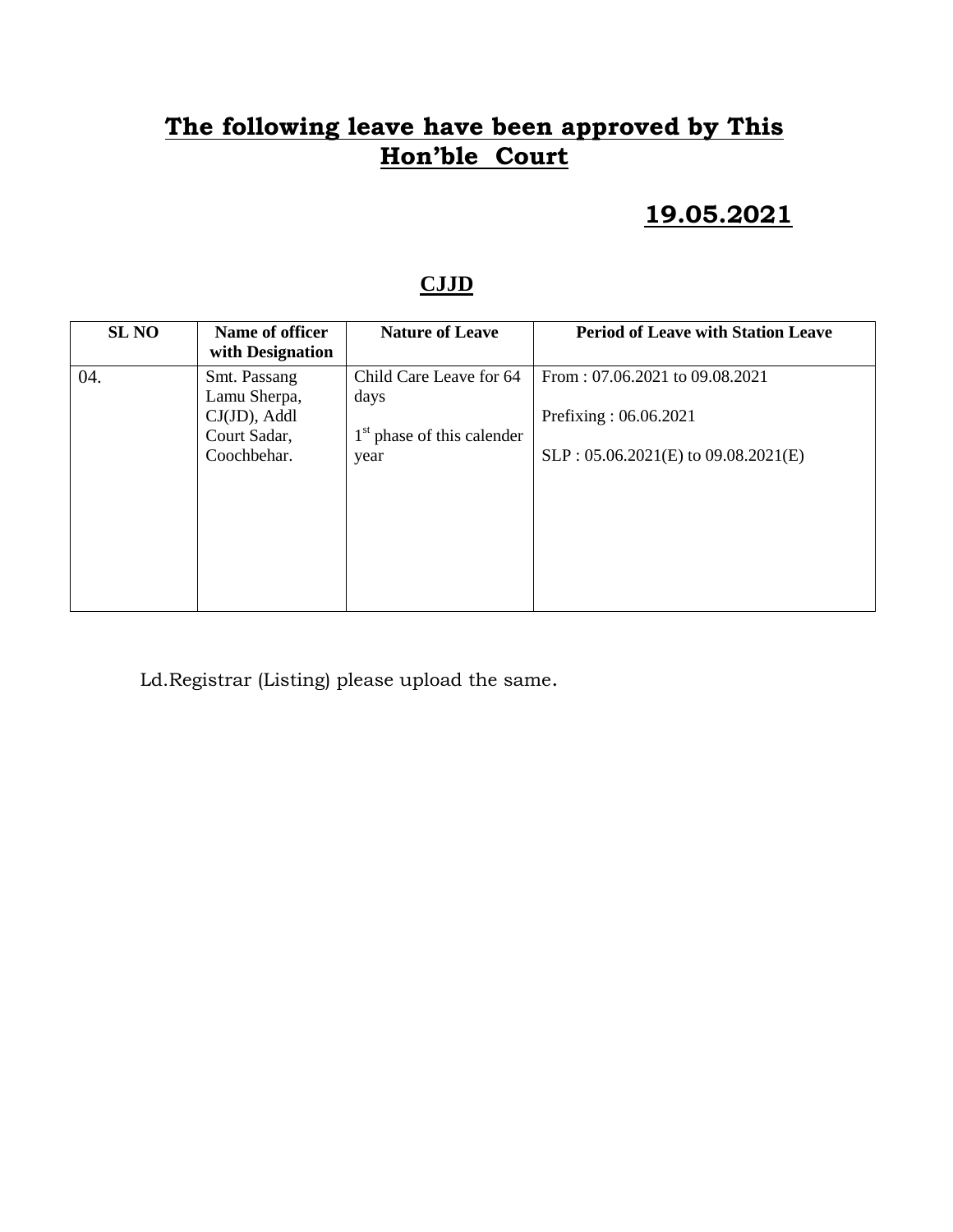## **19.05.2021**

#### **DJ/ADJ**

| <b>SL NO</b> | Name of officer<br>with Designation                                           | <b>Nature of Leave</b>          | <b>Period of Leave with Station Leave</b>                                                        |
|--------------|-------------------------------------------------------------------------------|---------------------------------|--------------------------------------------------------------------------------------------------|
| 01.          | Sri Priyabrata Datta,<br>ADJ, Basirhat,<br>North 24 Parganas.                 | Quarantine Leave for<br>20 days | From:<br>12.04.2021 to 01.05.2021<br>Suffixing:<br>02.05.2021 to 16.05.2021<br>(Summer Vacation) |
| 02.          | Sri Gopal Kishor<br>Sinha, ADJ, $7th$<br>Court, Alipore,<br>South 24 Parganas | Quarantine Leave for<br>03 days | From:<br>28.04.2021 to 30.04.2021<br>Suffixing: 01.05.2021 to 16.05.2021<br>(Summer Vacation)    |

### **ADJ( FTC),CJSD**

| <b>SL NO</b> | Name of officer<br>with Designation | <b>Nature of Leave</b>      | <b>Period of Leave with Station Leave</b>                |
|--------------|-------------------------------------|-----------------------------|----------------------------------------------------------|
| 03.          | Smt. Asmita<br>Samajder, CJ(SD),    | Earned Leave for 04<br>days | From: 27.04.2021 to 30.04.2021                           |
|              | $9th$ Court, Alipore                |                             | Prefixing: 24.04.2021 to 26.04.2021                      |
|              |                                     |                             | Suffixing: 01.05.2021 to 16.05.2021<br>(Summer Vacation) |
|              |                                     |                             |                                                          |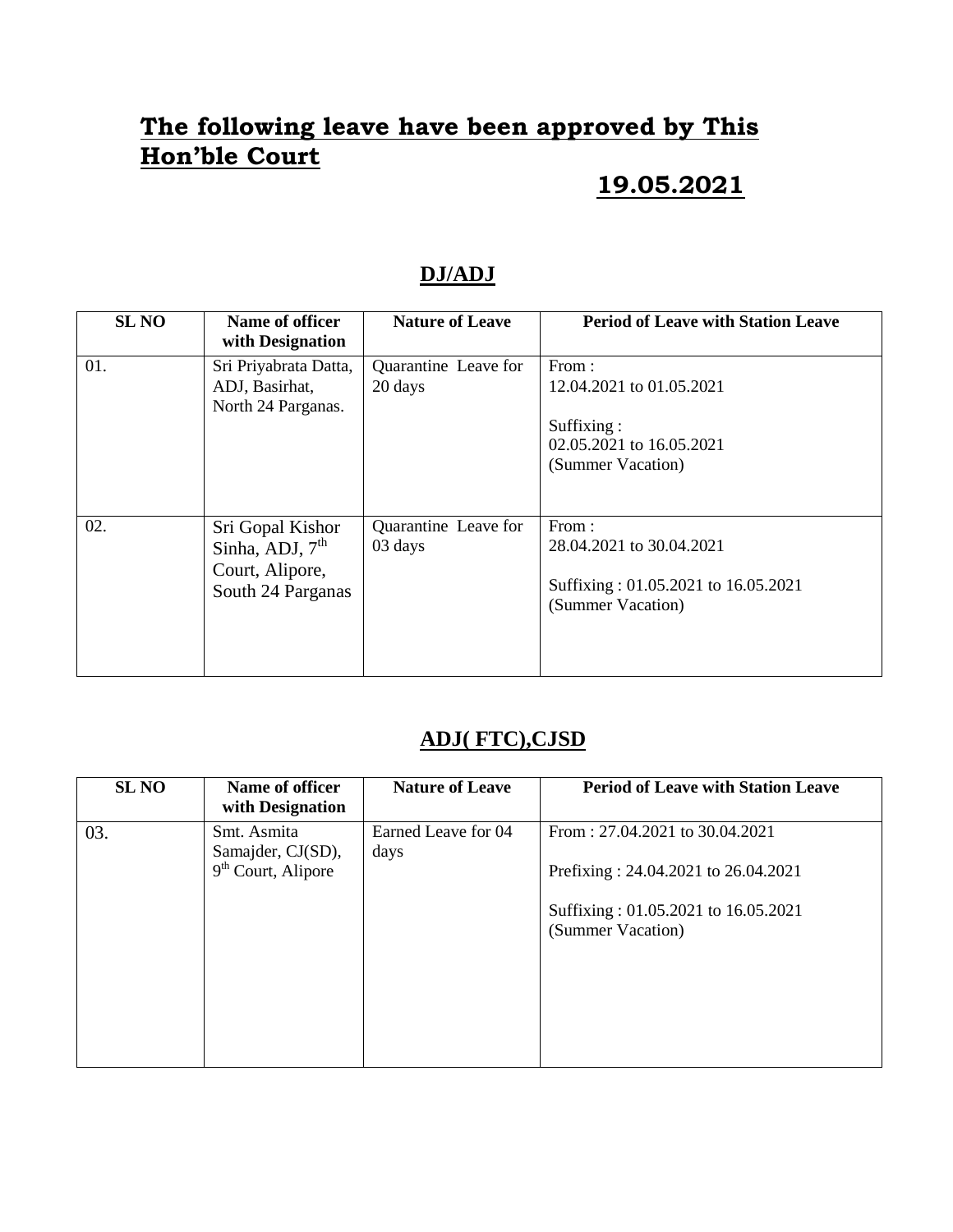## **ACJM**

| <b>SL NO</b> | Name of officer<br>with Designation                   | <b>Nature of Leave</b>      | <b>Period of Leave with Station Leave</b> |
|--------------|-------------------------------------------------------|-----------------------------|-------------------------------------------|
| 04.          | Sri Durga Sankar<br>Rana, ACJM,<br>Bishnupur, Bankura | Earned Leave for 15<br>days | From: 26.02.2021 to 12.03.2021            |
|              |                                                       |                             | Suffixing: 13.03.2021 & 14.03.2021        |

# **CJJD**

| <b>SL NO</b> | Name of officer<br>with Designation              | <b>Nature of Leave</b>      | <b>Period of Leave with Station Leave</b> |
|--------------|--------------------------------------------------|-----------------------------|-------------------------------------------|
| 05.          | Smt. Shukti<br>Tapaswi, CJ(JD),<br>Chandannagore | Earned Leave for 05<br>days | From: 19.04.2021 to 23.04.2021            |
|              |                                                  |                             | Suffixing: 24.04.2021 to 25.04.2021       |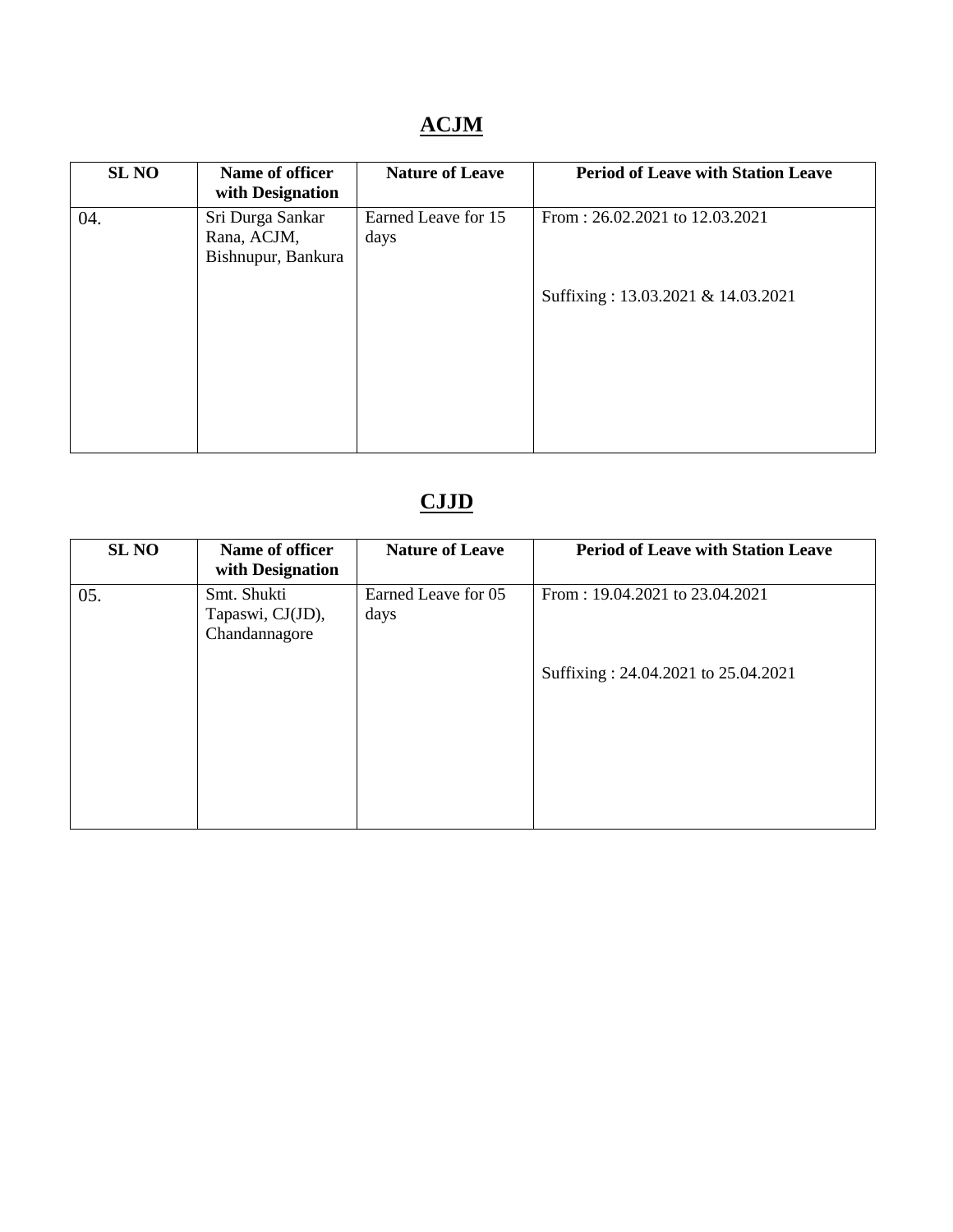#### **Dated: 20.05.2021**

#### **DJ/ ADJ/ CJSD**

| <b>SL NO</b> | Name of officer with<br><b>Designation</b>                               | <b>Nature of Leave</b>          | <b>Period of Leave with Station</b><br>Leave                                                                             |
|--------------|--------------------------------------------------------------------------|---------------------------------|--------------------------------------------------------------------------------------------------------------------------|
| 01.          | Sri Deepto Ghosh<br>ADJ, 1 <sup>st</sup> Court, Lalbagh,<br>Murshidabad  | Quarantine Leave for 07<br>days | From 24.04.2021 to<br>30.04.2021<br>Suffixing: 01.05.2021 to<br>16.05.2021<br>SLP: 23.04.2021 (E) to<br>$17.05.2021$ (M) |
| 02.          | Sri Sanjib Dey<br>ADJ, 3 <sup>rd</sup> Court, Tamluk,<br>Purba Medinipur | Commuted Leave for 47<br>days   | From 31.03.2021 to<br>16.05.2021<br>SLP: 31.03.2021 (M) to<br>$16.05.2021$ (E)                                           |
| 03.          | Smt. Soma Chakrabarti<br>CJ (SD), Islampur, Uttar<br>Dinajpur            | QuarantineLeave for 04<br>days  | From 27.04.2021 to<br>30.04.2021                                                                                         |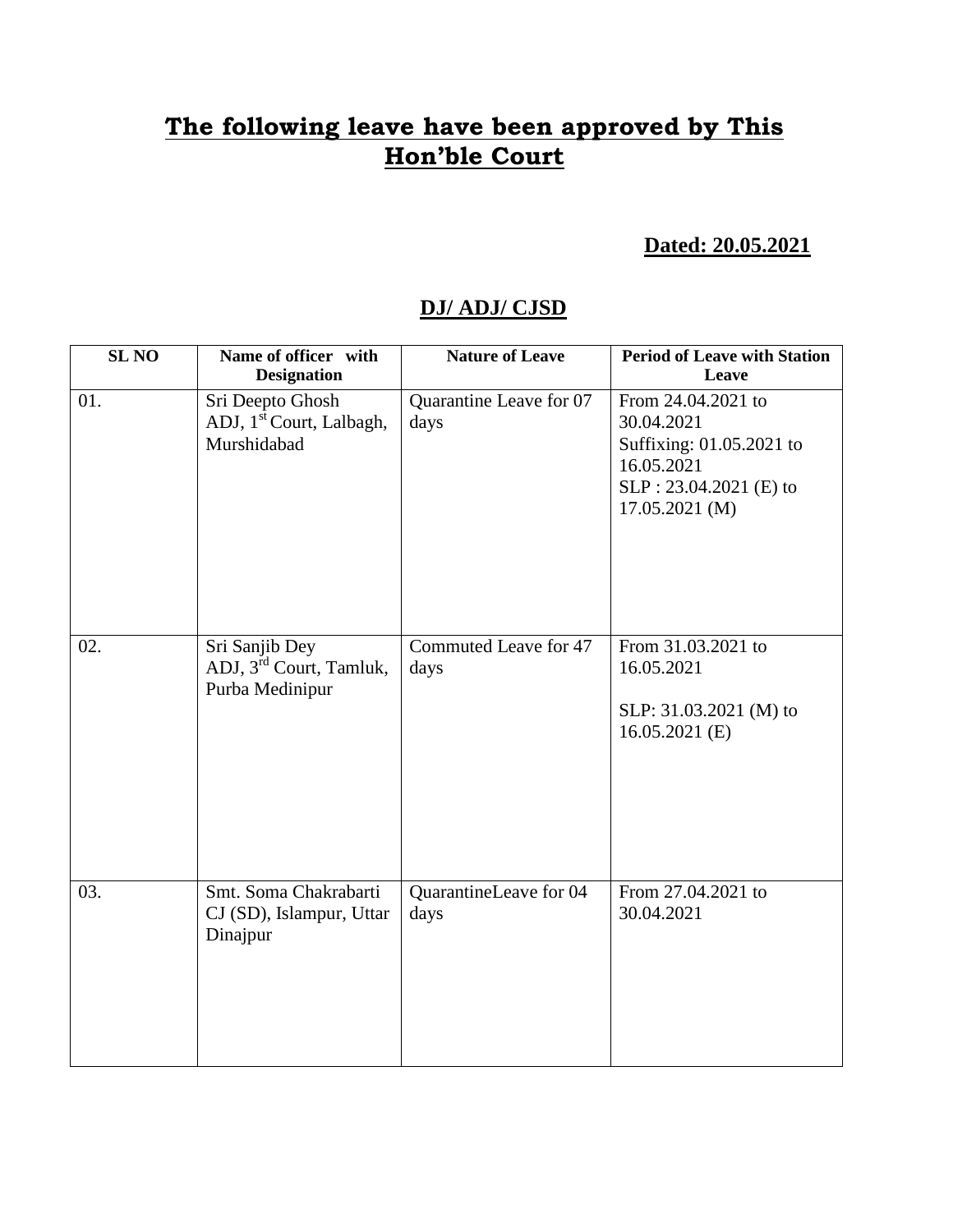| <b>SL NO</b> | Name of officer with<br><b>Designation</b>                                                                | <b>Nature of Leave</b>                                                                                   | <b>Period of Leave with Station</b><br>Leave                               |
|--------------|-----------------------------------------------------------------------------------------------------------|----------------------------------------------------------------------------------------------------------|----------------------------------------------------------------------------|
| 04.          | Smt. Sreejita Chatterjee<br>JM, 2 <sup>nd</sup> Court, Sadar,<br>Paschim Medinipur                        | Child Care Leave for 15<br>days<br>2 <sup>nd</sup><br>phase in this calendar<br>year.<br>Total: 134 days | From 16.04.2021 to<br>30.04.2021                                           |
| 05.          | Sri Arijit Mandal-II,<br>Principal Magistrate,<br>Juvenile Justice Board,<br>Uttar Dinajpur at<br>Raiganj | Quarantine Leave for 13<br>days                                                                          | From 16.04.2021 to<br>28.04.2021<br>prefixing:14.04.2021 $&$<br>15.04.2021 |

| <b>CJJD</b>  |                                                                 |                                 |                                                           |  |
|--------------|-----------------------------------------------------------------|---------------------------------|-----------------------------------------------------------|--|
| <b>SL NO</b> | Name of officer with<br><b>Designation</b>                      | <b>Nature of Leave</b>          | <b>Period of Leave with Station</b><br>Leave              |  |
| 06.          | Smt. Reshmi Das<br>CJ(JD), Addl. Court,<br>Lalbagh, Murshidabad | Quarantine Leave for 23<br>days | From 23.04.2021 to<br>15.05.2021<br>Suffixing: 16.05.2021 |  |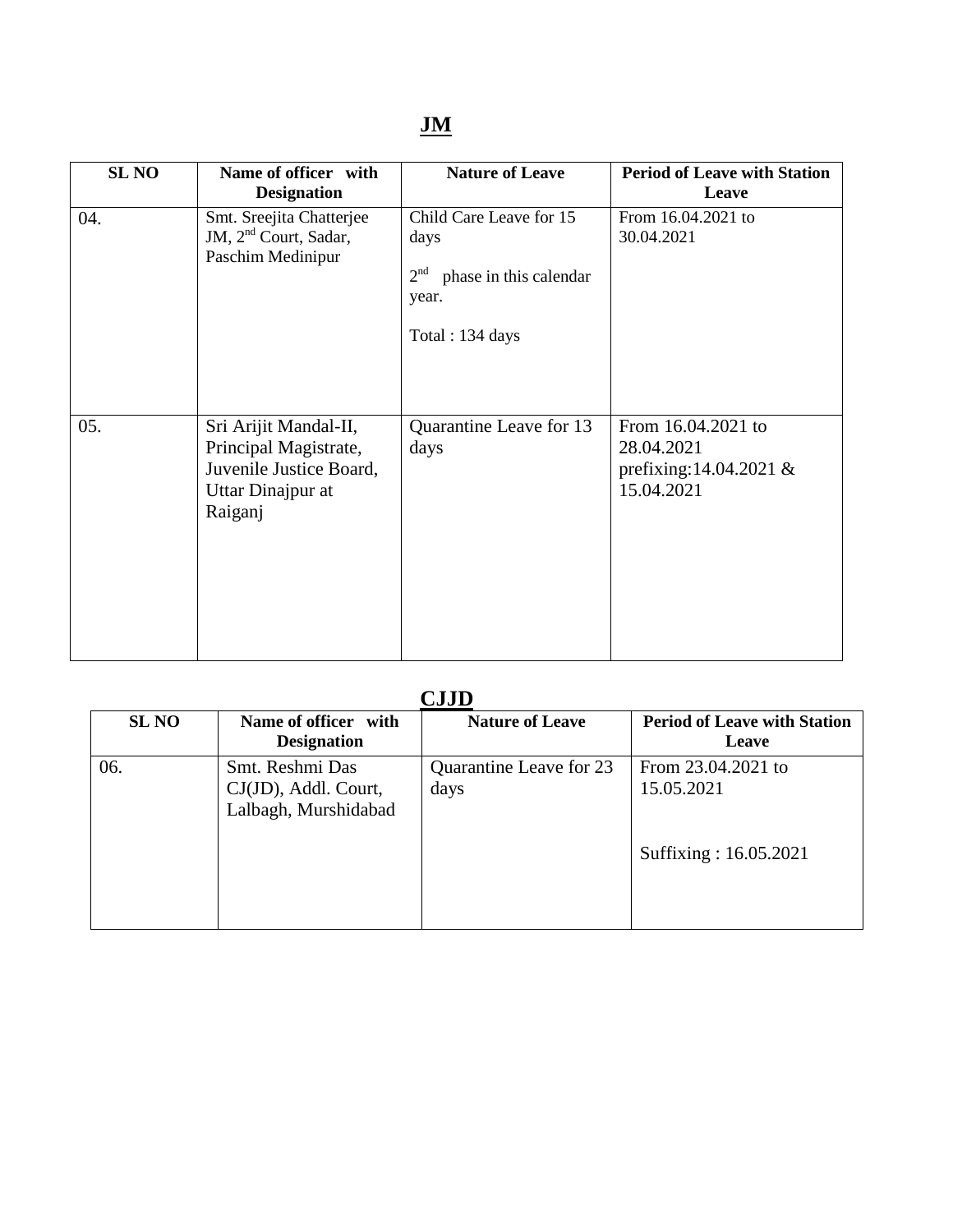| 07. | Smt. Soroshi Goswami,<br>$CJ(JD)$ , $2nd$ Court,<br>Jangipur, Murshidabad | Quarantine Leave for 16<br>days | From 25.04.2021 to<br>10.05.2021<br>Prefixing: 24.05.2021<br>Suffixing 11.05.2021 to<br>16.05.2021 |
|-----|---------------------------------------------------------------------------|---------------------------------|----------------------------------------------------------------------------------------------------|
| 08. | Smt. Annu Gupta<br>$CJ(JD)$ , $2nd$ Court,<br>Kandi, Murshidabad          | Commuted Leave for 03<br>days   | From 26.04.2021 to<br>28.04.2021                                                                   |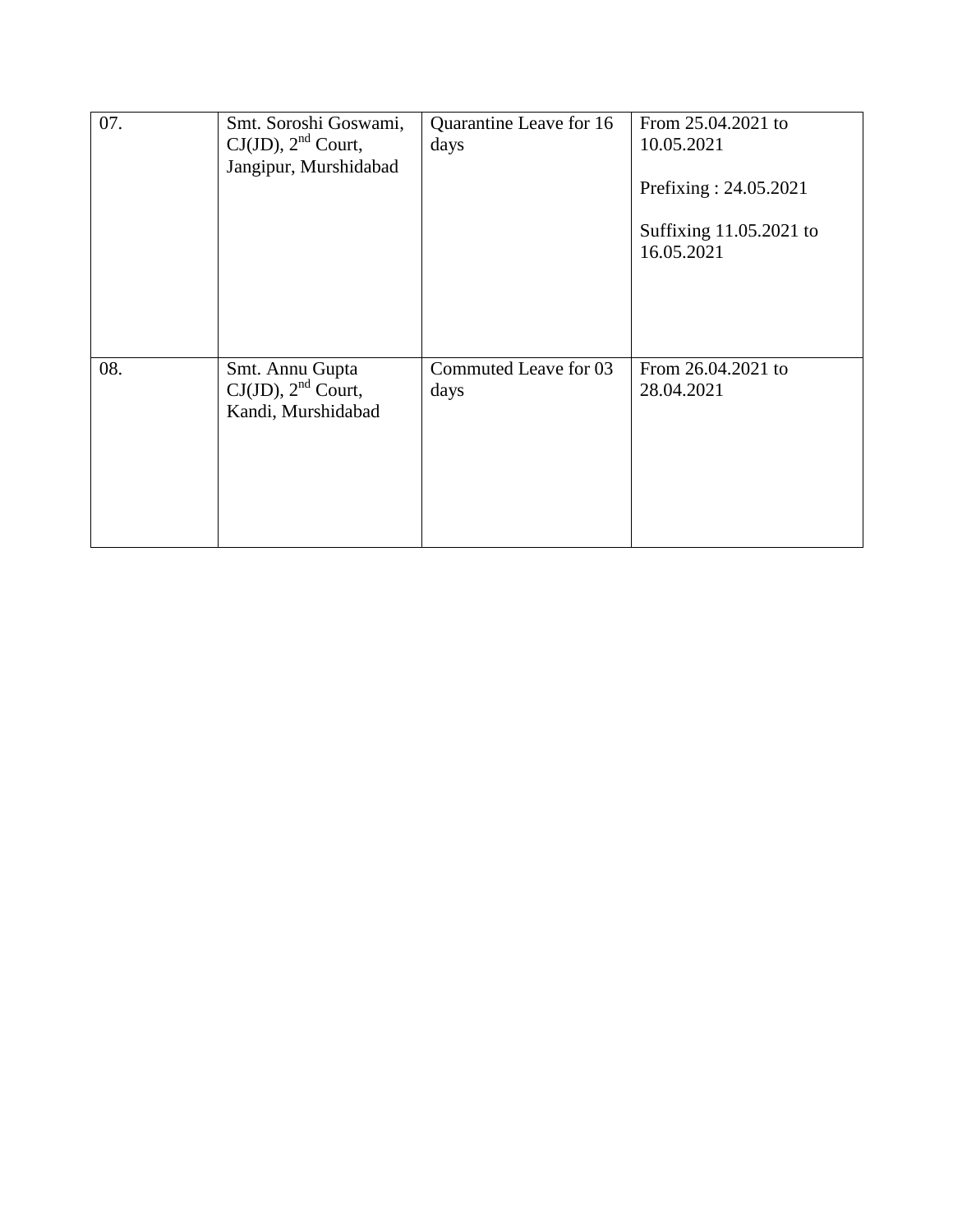**Dated: 20.05.2021**

#### **DJ/ ADJ**

| <b>SL NO</b> | Name of officer with<br><b>Designation</b> | <b>Nature of Leave</b>   | <b>Period of Leave with</b><br><b>Station Leave</b>                                                                        |
|--------------|--------------------------------------------|--------------------------|----------------------------------------------------------------------------------------------------------------------------|
| 01.          | Sri Indranil Adhikari,<br>DJ, Murshidabad  | Earned Leave for 03 days | From 09.06.2021 to<br>$11.06.2021$ suffixing :<br>12.06.2021 & 13.06.2021<br>$SLP: 08.06.2021$ (E) to<br>$14.06.2021$ (M). |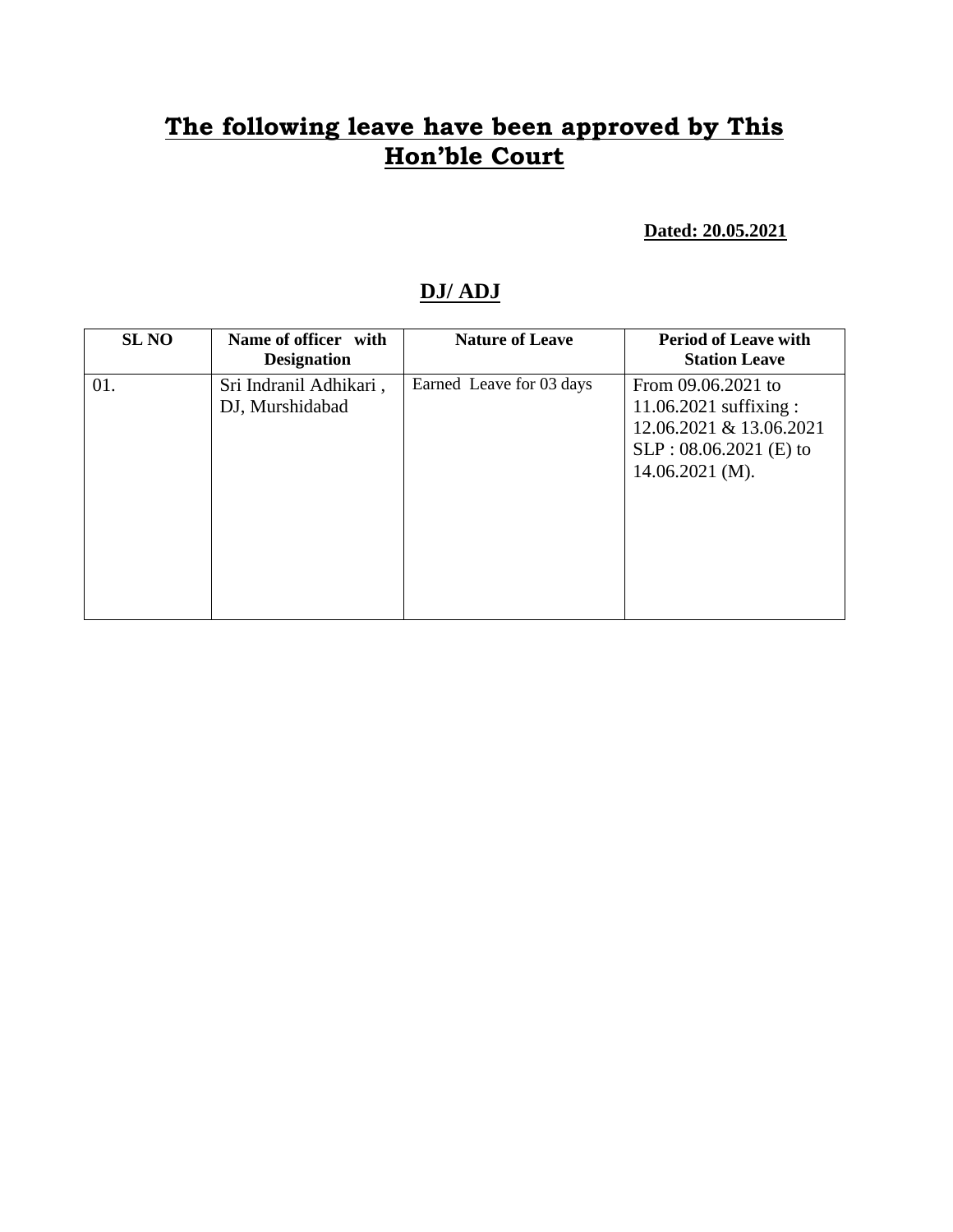**Dated: 24.05.2021**

#### **DJ/ADJ**

| <b>SL NO</b> | Name of officer<br>with Designation                                           | <b>Nature of Leave</b>      | <b>Period of Leave with Station Leave</b>                                                                                                                         |
|--------------|-------------------------------------------------------------------------------|-----------------------------|-------------------------------------------------------------------------------------------------------------------------------------------------------------------|
| 01.          | Sri Kallol Kumar<br>Das, ADJ, 1 <sup>st</sup> Court,<br>Cooch Behar<br>(NDPS) | Earned Leave for 12<br>days | From 31.05.2021 to 11.06.2021<br>Prefixing: 30.05.2021<br>Suffixing:<br>12.06.2021 & 13.06.2021<br>with $SLP: 29.05.2021$ (E) to<br>$14.06.2021$ (M)              |
| 02.          | Sri Anil Kumar<br>Prasad<br>ADJ, FTC-2,<br>Alipurduar                         | Earned Leave for 19<br>days | From 24.05.2021 to 11.06.2021<br>Prefixing: $22.05.2021$ to<br>23.05.2021<br>Suffixing: 12.06.2021 to<br>13.06.2021<br>SLP: 21.05.2021 (E) to<br>$14.06.2021$ (M) |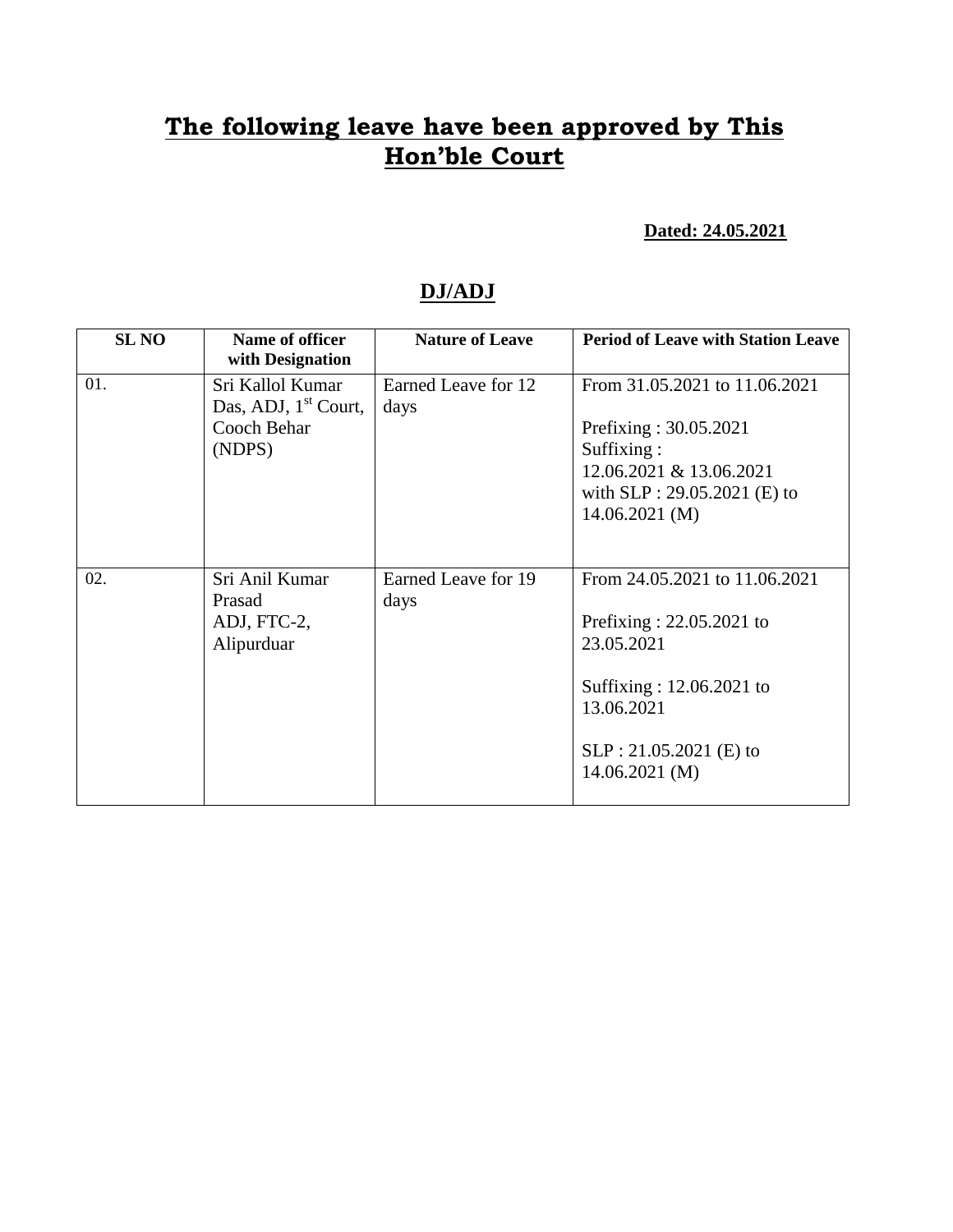**Dated: 24.05.2021**

#### **DJ/ADJ**

| <b>SL NO</b> | <b>Name of officer</b><br>with Designation                                                  | <b>Nature of Leave</b>           | <b>Period of Leave with Station Leave</b>                                                                        |
|--------------|---------------------------------------------------------------------------------------------|----------------------------------|------------------------------------------------------------------------------------------------------------------|
| 01.          | Sri Subhrajit Basu<br>DJ, Birbhum at<br>Suri                                                | Quarantine Leave for<br>20 days  | From 30.04.2021 to 19.05.2021.                                                                                   |
| 02.          | Smt. Sujasha<br>Mukherji<br>District Juge,<br>Dakshin Dinajpur<br>at Balurghat              | Earned Leave for 03<br>days      | From 17.05.2021 to 19.05.2021                                                                                    |
| 03.          | Sri Hiranmoy<br>Sanyal<br>ADJ, FTC-3,<br>Malda                                              | Quarantine Leave for<br>12 days  | From 19.04.2021 to 30.04.2021                                                                                    |
| 04.          | Smt. Indrila<br>Mukhopadhyay<br>Mitra, ADJ, Special<br>Court (E.CAct),<br>Paschim Medinipur | Qurarantine Leave for<br>02 days | From 29.04.2021 to 30.04.2021<br>Suffixing: 01.05.2021 to 16.05.2021<br>SLP: 28.04.2021 (E) to 17.05.2021<br>(M) |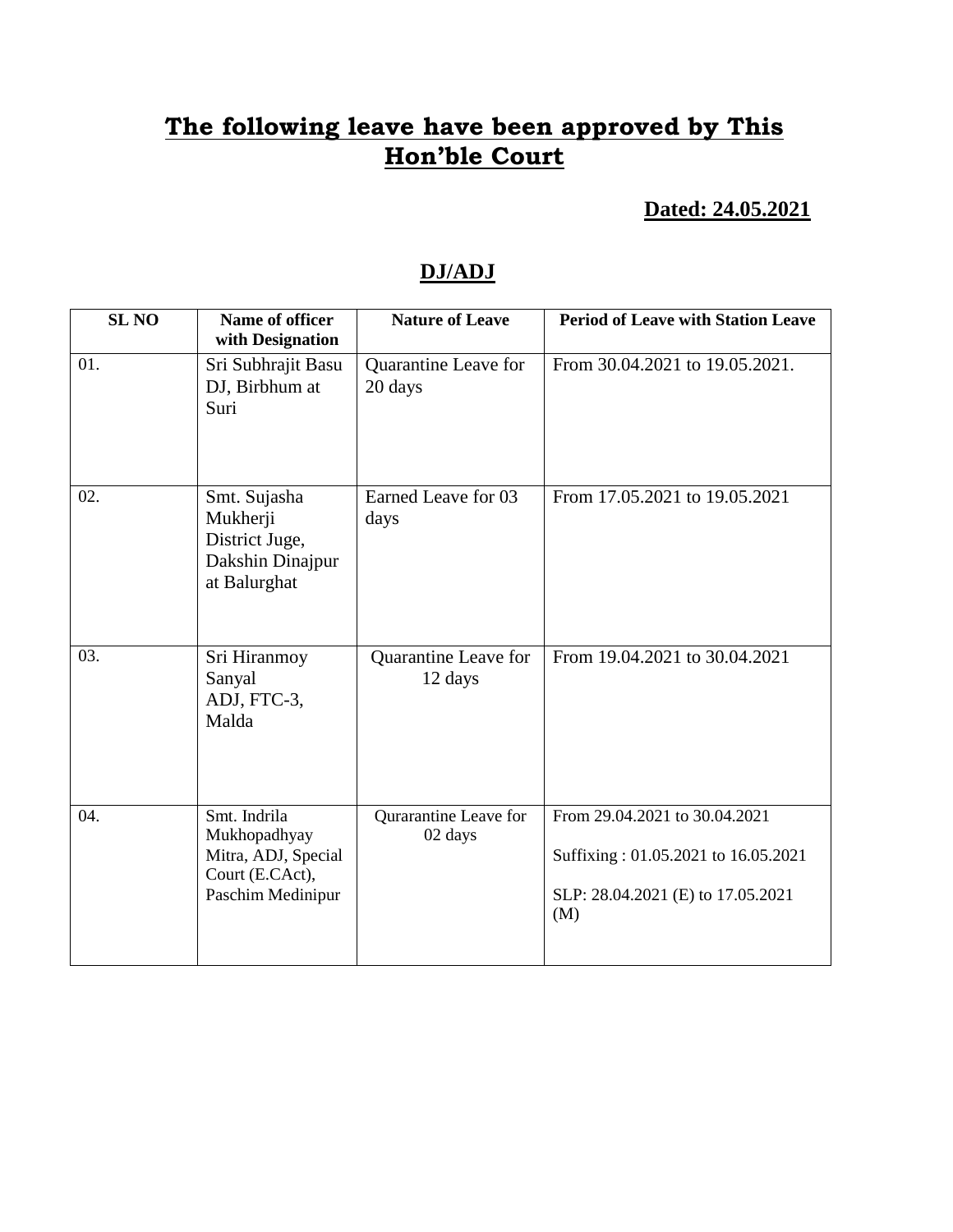| <b>SL NO</b> | Name of officer<br>with Designation                                               | <b>Nature of Leave</b>          | <b>Period of Leave with Station Leave</b> |
|--------------|-----------------------------------------------------------------------------------|---------------------------------|-------------------------------------------|
| 05.          | Sri Rajesh Tamang<br>ADJ, FTC-III,<br>Alipore, 24 Pgs (S)                         | Quarantine Leave for<br>12 days | From 12.04.2021 to 23.04.2021             |
| 06.          | Sri Arindam<br>Chattopadhyay<br>$CJ(SD)$ , $7th$ Court,<br>Alipore, 24 Pgs<br>(S) | Quarantine Leave for<br>17 days | From 16.04.2021 to 02.05.2021             |

### **ADJ, FTC, CJ(SD)**

### **ACJM**

| <b>SL NO</b> | Name of officer<br>with Designation                       | <b>Nature of Leave</b>      | <b>Period of Leave with Station Leave</b> |
|--------------|-----------------------------------------------------------|-----------------------------|-------------------------------------------|
| 07.          | Smt. Krishnanjana<br>Ray                                  | Earned Leave for 04<br>days | From 27.04.2021 to 30.04.2021             |
|              | ACJM,<br>Gangarampur at<br>Buniadpur,<br>Dakshin Dinajpur |                             | Prefixing: 24.04.2021 to 26.04.2021       |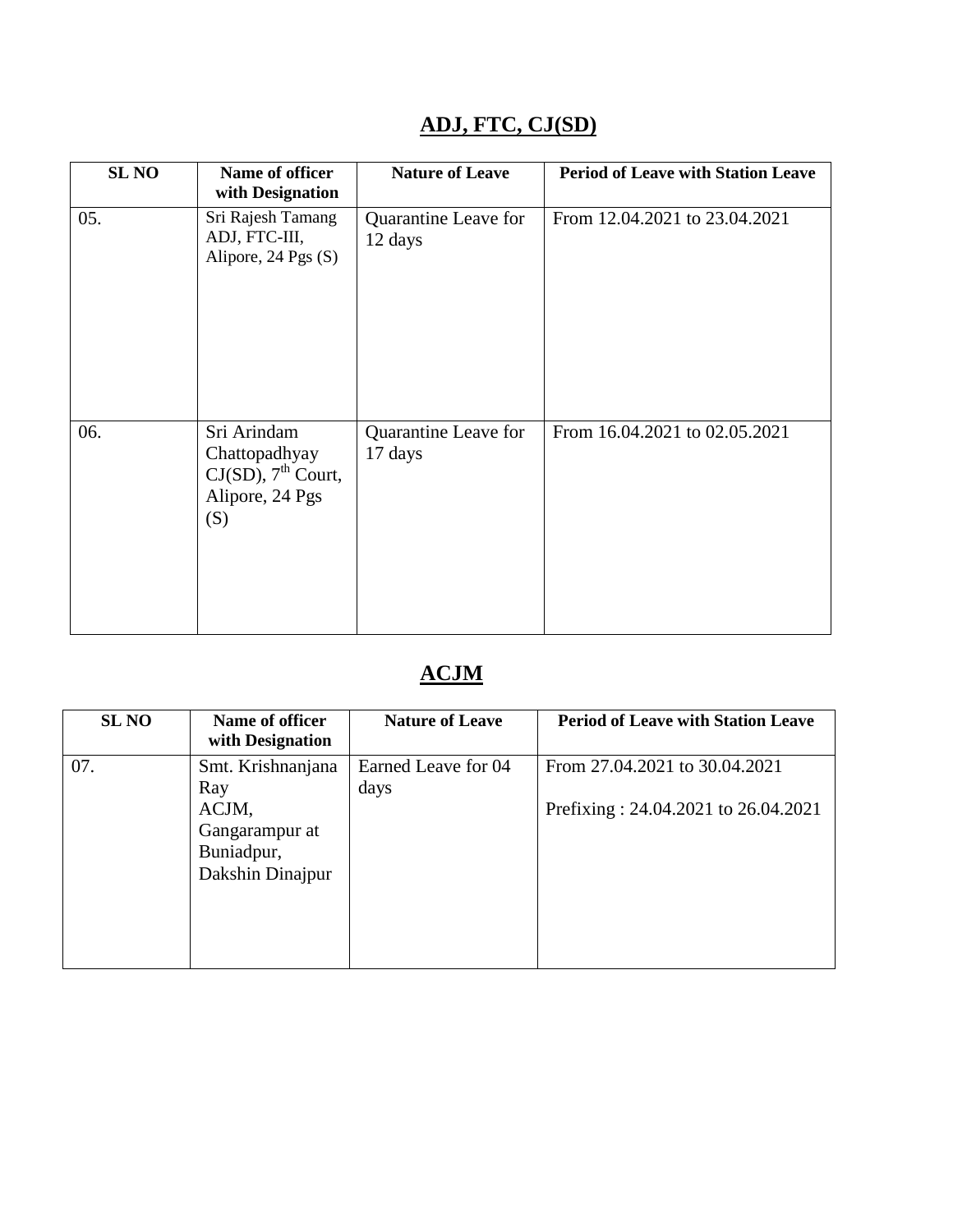| 08. | Sri Arnab Datta, | Quarantine Leave for | From 21.04.2021 to 02.05.2021       |
|-----|------------------|----------------------|-------------------------------------|
|     | ACJM, Kakdwip,   | 12 days              | Suffixing: 01.05.2021 to 16.05.2021 |
|     | South 24-        |                      |                                     |
|     | Parganas         |                      |                                     |
|     |                  |                      |                                     |
|     |                  |                      |                                     |
|     |                  |                      |                                     |
|     |                  |                      |                                     |
|     |                  |                      |                                     |
|     |                  |                      |                                     |

# **JM**

| <b>SLNO</b> | Name of officer<br>with Designation                                    | <b>Nature of Leave</b>          | <b>Period of Leave with Station Leave</b>                            |
|-------------|------------------------------------------------------------------------|---------------------------------|----------------------------------------------------------------------|
| 09.         | Sri Tashi Phuntsok<br>JM, $2nd$ Court,<br>Islampur, Uttar<br>Dinajpur  | Quarantine Leave for<br>18 days | From 29.04.2021 to 16.05.2021                                        |
| 10.         | Smt. Sweety<br>Yadav<br>JM, $2nd$ Court,<br>Raiganj, Uttar<br>Dinajpur | Quarantine Leave for<br>13 days | From 16.04.2021 to 28.04.2021<br>Prefixing: 14.04.2021 to 15.04.2021 |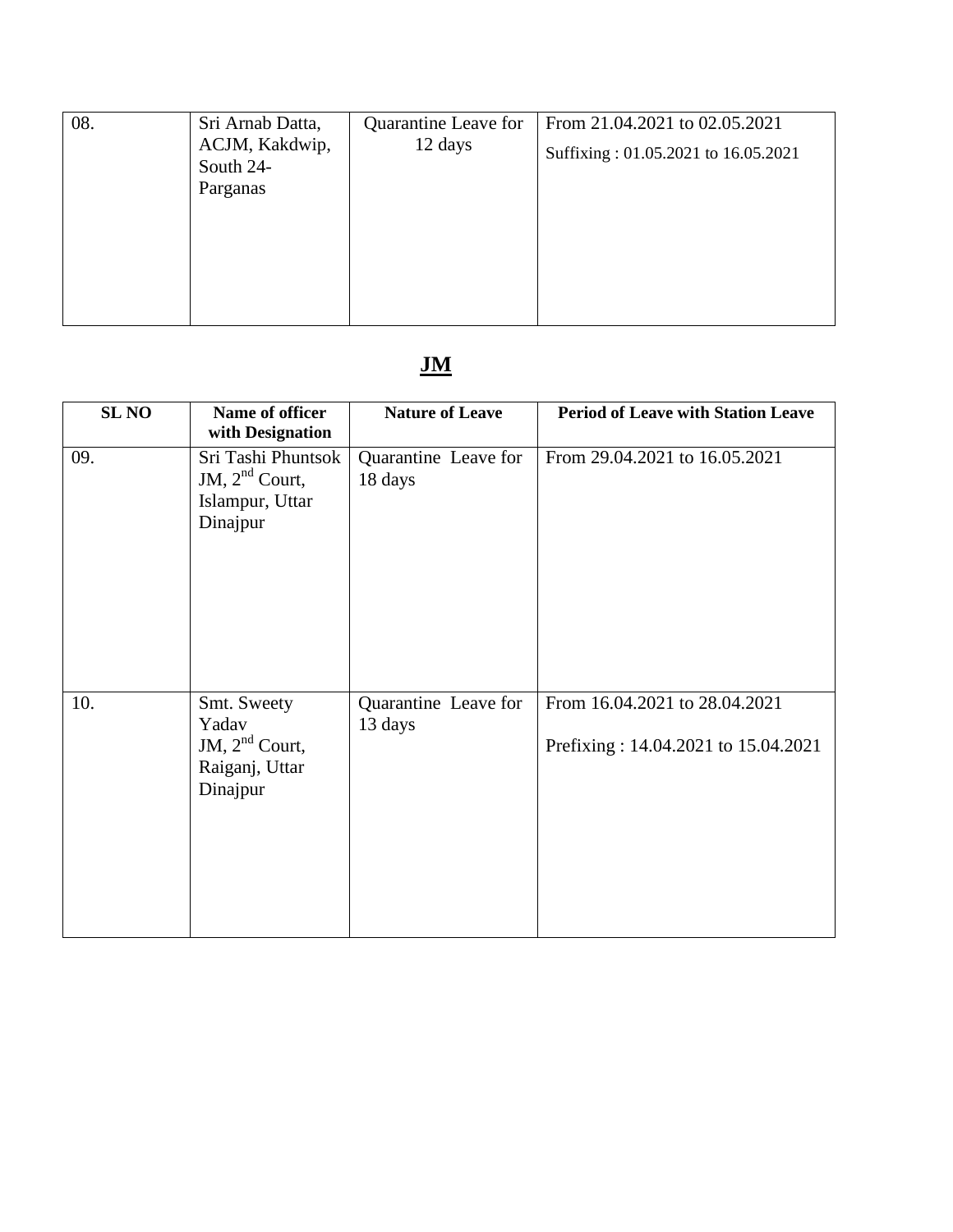## **CJ (JD)**

| <b>SL NO</b> | Name of officer<br>with Designation                                                             | <b>Nature of Leave</b>               | <b>Period of Leave with Station Leave</b>                            |
|--------------|-------------------------------------------------------------------------------------------------|--------------------------------------|----------------------------------------------------------------------|
| 11.          | Sri Kishor Kumar<br>Chakraborty<br>CJ(JD), Islampur,<br>Uttar Dinajpur                          | Quarantine Leave for<br>02 days      | From 29.04.2021 to 30.04.2021<br>Suffixing: 01.05.2021 to 16.05.2021 |
| 12.          | Md. Amiruddin<br>Ali, CJ $(JD)$ , $2nd$<br>Court, Alipore, 24<br>Pgs $(S)$                      | <b>Commuted Leave for</b><br>03 days | From 27.04.2021 to 29.04.2021                                        |
| 13.          | Syed Kishwar,<br>$\mathrm{CJ}(\mathrm{JD})$ , 3 <sup>rd</sup> Court,<br>Baruipur, 24 Pgs<br>(S) | Quarantine Leave for<br>11 days      | From 20.04.2021 to 30.04.2021                                        |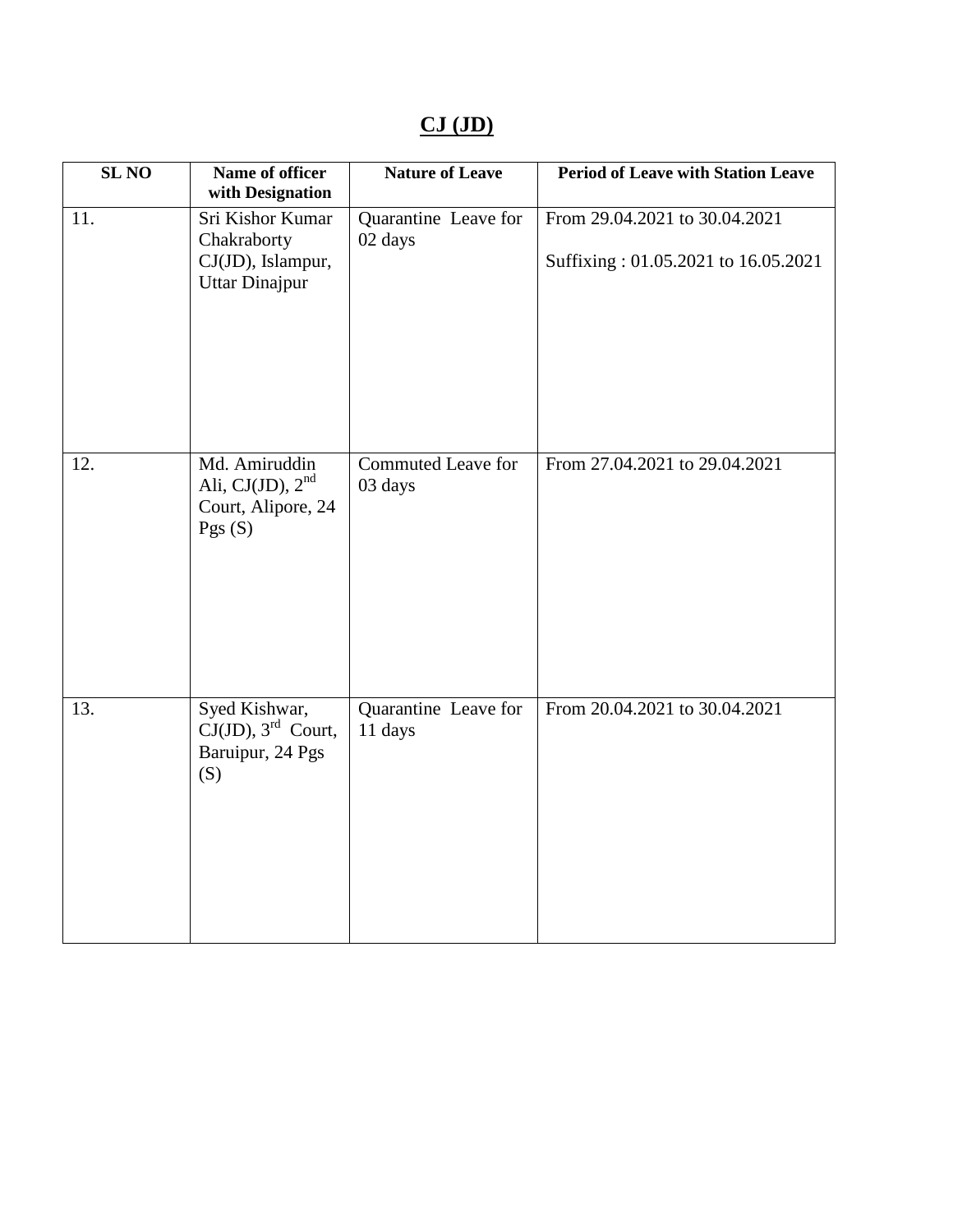#### **Dated: 25.05.2021**

#### **DJ/ADJ**

| <b>SL NO</b> | Name of officer with<br><b>Designation</b> | <b>Nature of Leave</b> | <b>Period of Leave with Station</b><br>Leave |
|--------------|--------------------------------------------|------------------------|----------------------------------------------|
| 01.          | Smt. Durga Khaitan                         | Quarantine Leave       | From 16.04.2021 to                           |
|              | ADJ, Kurseong, Darjeeling.                 | for 17 days            | 02.05.2021                                   |

#### **CJJD**

| <b>SL NO</b> | Name of officer with<br><b>Designation</b>                                   | <b>Nature of Leave</b>                 | <b>Period of Leave with Station</b><br>Leave                              |
|--------------|------------------------------------------------------------------------------|----------------------------------------|---------------------------------------------------------------------------|
| 02.          | Smt. Amrita Dey<br>$CJ(JD)$ , $2nd$ Court,<br>Durgapur, Paschim<br>Bardhaman | <b>Quarantine Leave</b><br>for 14 days | From 27.04.2021 to<br>10.05.2021<br>Suffixing: 11.05.2021 to<br>16.052021 |
| 03.          | Smt. Debarati Dey<br>CJ(JD), 1 <sup>st</sup> Court, Bankura                  | Quarantine Leave<br>for 11 days        | From 20.04.2021 to<br>30.04.2021                                          |